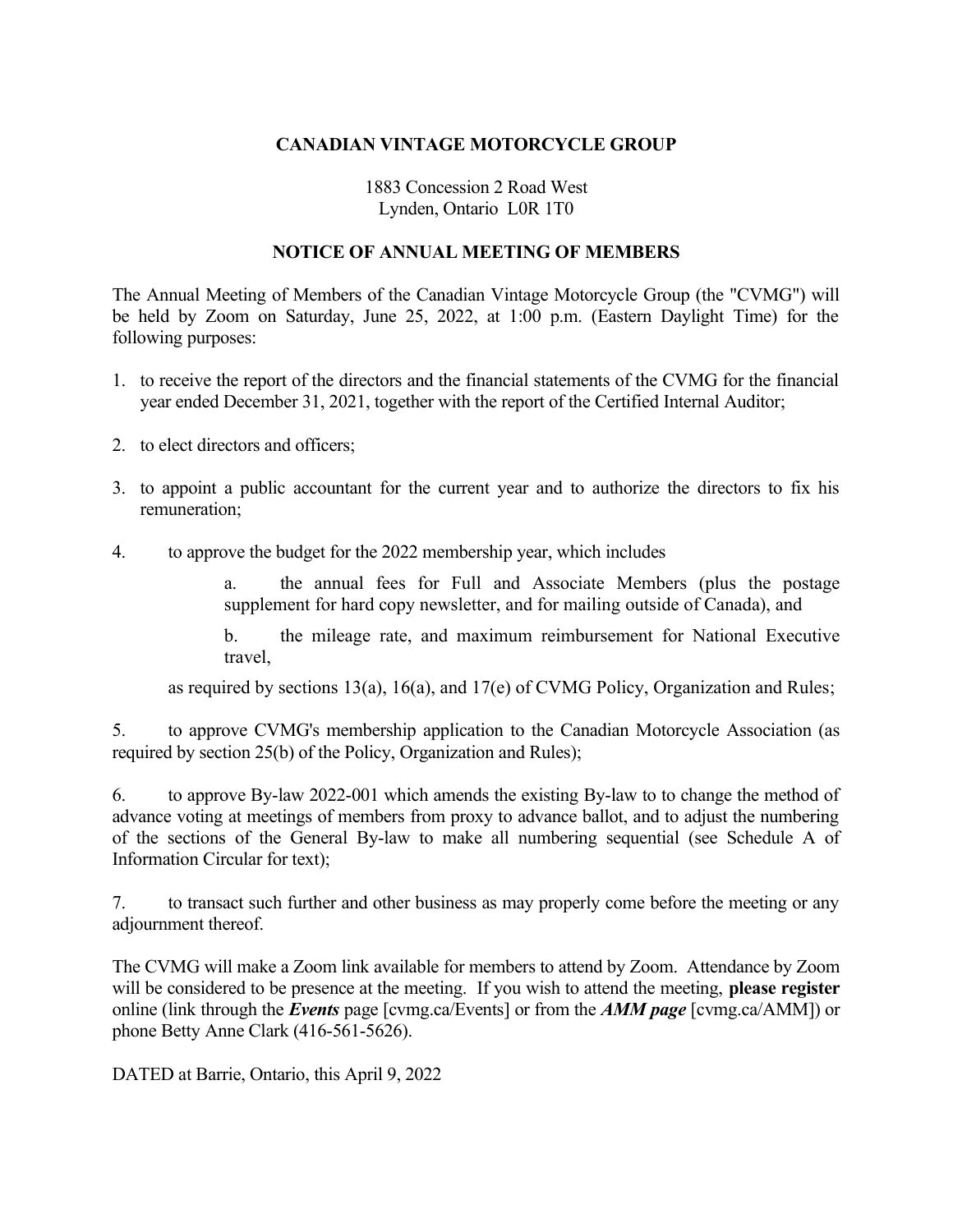By Order of the Board of Directors, Chris Ness President

**All Members (Regular, Associate and Honourary Life) are entitled to vote at the meeting in person or by proxy. Proxies are to be received by CVMG prior to 5:00 p.m. (Eastern Daylight Time) on Thursday, June 23 2022 – by electronic link to an on-line proxy form [\(CVMG.ca/AMM](http://CVMG.ca/AMM)), by scanning a completed proxy form and sending it by email (proxies@CVMG.ca), or by mailing a completed proxy form to the address at the top of this Notice.** If it is **not** your intention to be present at the meeting, please exercise your right to vote by promptly signing, dating and returning the proxy in one of those ways.

# *Please Note:*

1. You have two options on the Proxy form to name your proxy holder;

Option A - Choose the named appointee of the Board of Directors

- allows an appointed Board member to act on your behalf
- they will vote on the items listed on the proxy form, based on what you check on the form, and, if you do not give instructions, for any items the board has listed as its preferred choice.
- All votes will be tabulated by the scrutineers.

Option B - Write in the name of another person

- allows you to name a different person as proxy holder.
- allows that person, if they are present at the meeting, to vote on your behalf
- you are responsible for giving them a copy of the form
- you are responsible for making sure they understand your instructions
- they are responsible for submitting your vote at the meeting your vote **will not** be tabulated by the scrutineers prior to the meeting
- 2. ALL Proxy Forms must be submitted to the CVMG to be registered.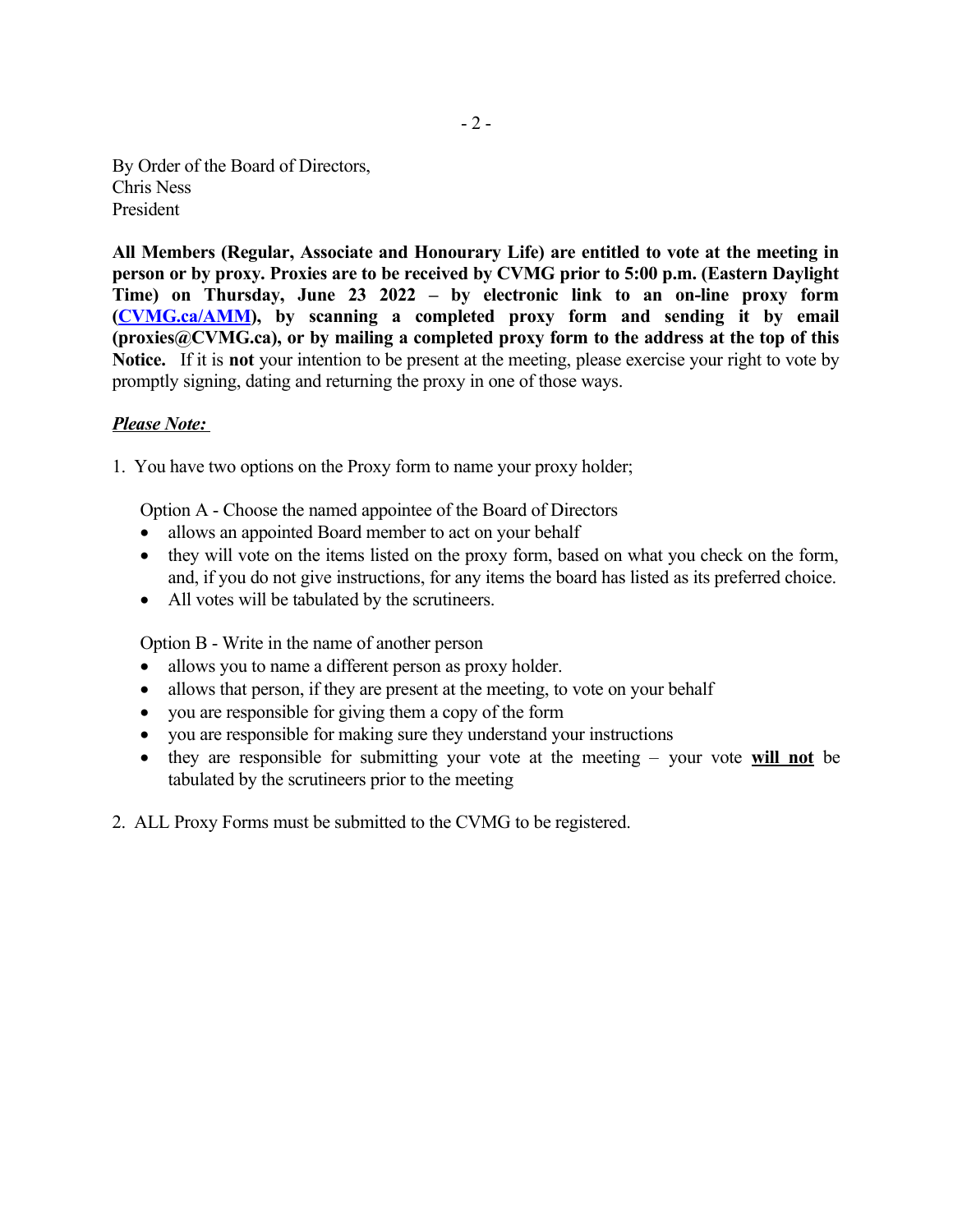# **CANADIAN VINTAGE MOTORCYCLE GROUP** 1883 Concession 2 Road West Lynden, Ontario L0R 1T0

# **INFORMATION CIRCULAR BOARD OF DIRECTORS SOLICITATION**

This Information Circular is provided in connection with the solicitation of proxies by and on behalf of the Board of Directors of the Canadian Vintage Motorcycle Group (the "CVMG") for use at the Annual Meeting of Members of the CVMG to be held at the time and place and for the purposes set out in the accompanying notice of meeting. In addition to the use of mails, and email, proxies may be solicited by officers and directors of the CVMG personally or by telephone. The cost of such solicitation, if any, will be borne by the CVMG.

If you appoint the named appointees in Option A of the form of proxy (who are directors and officers of the CVMG), they will follow your instructions for voting on your behalf.

In you do not give instructions, they will vote as the board favours, as set out under the various headings in this Circular. The board does not favour any candidates in elections where there is more than one candidate named in the proxy, notice and information circular – if you do not express a preference no vote will be cast on that election.

The form of proxy gives discretionary authority to the persons appointed with respect to amendments or variations to matters identified in the notice of meeting and with respect to other matters which may properly come before the meeting. If matters which are not now known should properly come before the meeting, the membership represented by the proxy will be voted on such matters in accordance with the best judgment of the person voting it.

A member may appoint some other person to represent him at the meeting either (1) by marking box "B" and inserting the name of such person in the blank space provided in the form of proxy or (2) by completing another proxy in a form similar to the enclosed (with or without instructions). That person must attend the meeting and vote on each issue for your vote to be counted.

Proxies should be sent in one of three ways:

- 1. Use the electronic link **[\(CVMG.ca/AMM\)](http://CVMG.ca/AMM)** or look on the website for Annual Meeting Materials and fill out a proxy form on-line (you will receive a confirmation copy);
- 2. Scan the completed proxy and send it by email to **proxies@CVMG.ca;** or
- 3. Mail a hard copy to the CVMG at the above address.

**Please do not send the proxy by more than one method.**

Completed proxy forms to be used at the forthcoming Annual Meeting of Members **must be received by the CVMG prior to 5:00 p.m. (Eastern Daylight Time) on Thursday, June 23, 2022.**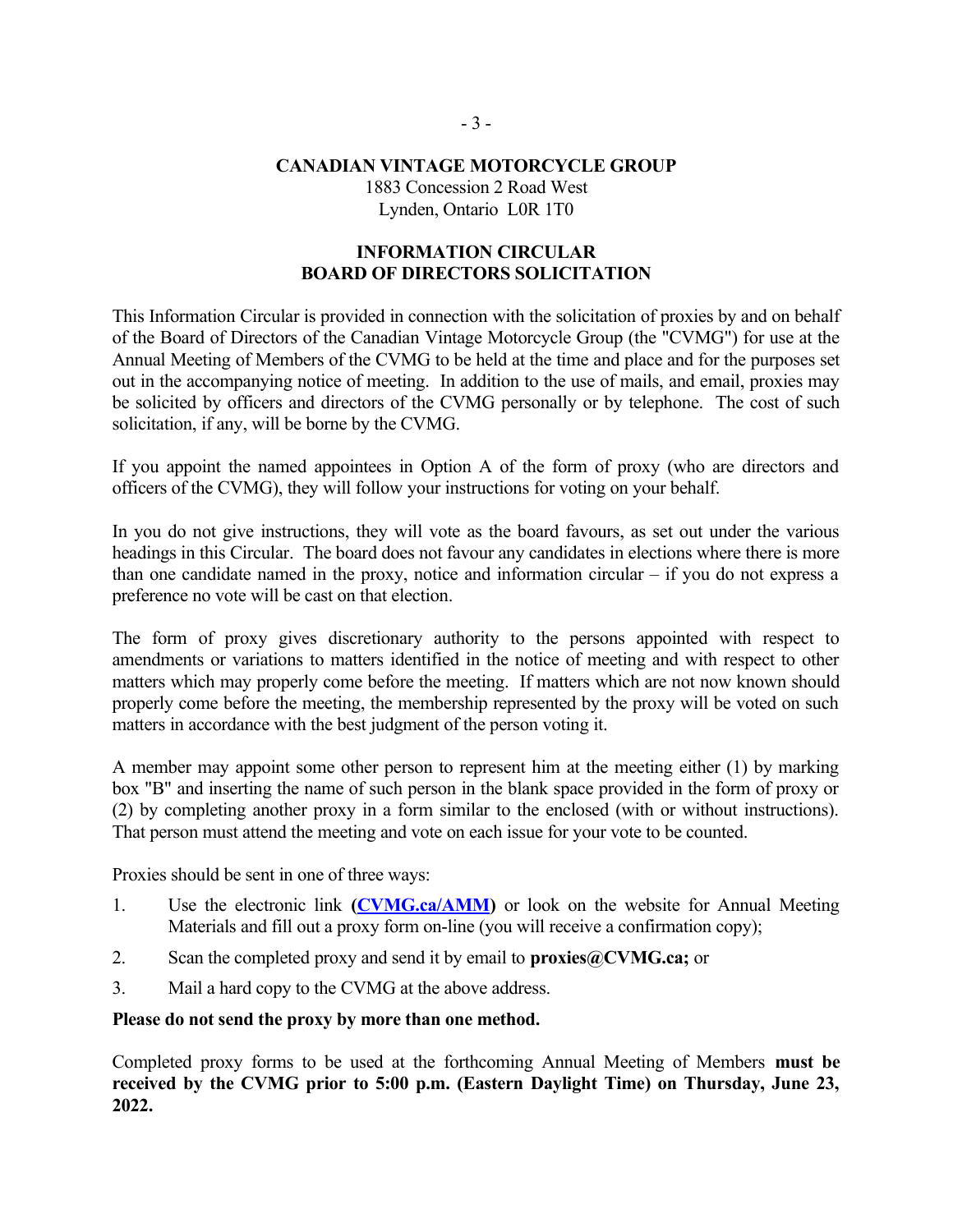### **REVOKING A PROXY**

A member executing the enclosed form of proxy has the power to revoke it. In addition to revocation in any other manner permitted by law, a proxy may be revoked by instrument in writing deposited at the registered office of the CVMG at any time up to and including the last business day preceding the day of the meeting or any adjournment thereof at which the proxy is to be used, or with the chairman of such meeting on the day of the meeting or adjournment thereof, and upon either of such deposits the proxy is revoked.

### **INTEREST OF CERTAIN PERSONS AND COMPANIES IN MATTERS TO BE ACTED UPON**

No person who has been a director or senior officer of the CVMG since January 1, 2021, and no person who is a proposed nominee for election as a director of the CVMG and no associate of any such director, senior officer or proposed nominee has any material interest, direct or indirect, in any matter to be acted upon at the meeting except as may hereinafter be disclosed.

### **MEMBERSHIP AND VOTING IN THE CVMG**

At this date, there are 2,346 voting members of the CVMG. Full Members, Associate Members and Honorary Life Members all have the right to vote.

The CVMG will appoint two scrutineers to tabulate proxies and to take attendance at the meeting. The scrutineers will be obliged to keep confidential the voting instructions of individual members, and to report the information as to voting instructions only as totals.

## **ELECTION OF DIRECTORS AND OFFICERS**

The following information relates to the election of directors and officers of the CVMG and to the persons proposed to be nominated for election as directors. These are the persons for whom the Board of Directors has received completed nomination forms.

The Board presently consists of 9 directors who are elected to a two-year term. Approximately onehalf of the Board is elected in each year. Each director so elected will hold office until the second annual meeting of members following his or her election, or until his or her successor is duly elected or appointed. The memberships represented by proxies solicited by and on behalf of Board of Directors of the CVMG will be voted to elect as directors and officers of the CVMG the persons named below as indicated at the "Status" heading. If a vacancy occurs in the list of the proposed nominees, the discretionary authority given to the proxies hereby solicited will be exercised to vote such proxies for the election of another person as a director, and, if applicable, officer. The Board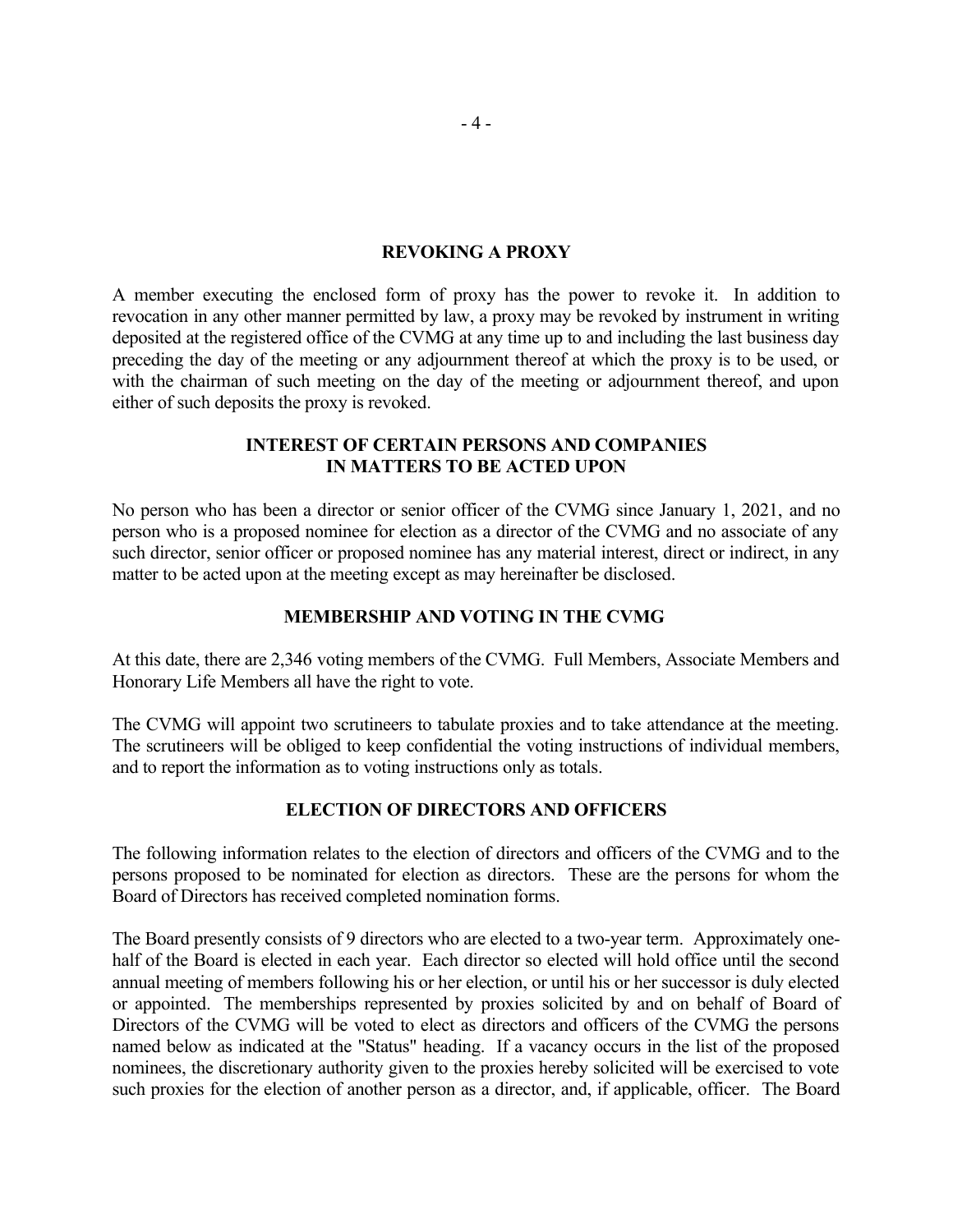of Directors is not presently aware that any of such nominees will be unwilling to serve as a director, if elected.

The following information is given concerning each person proposed to be nominated for election as a director:

## **President**

| Name and Office Held (or to be held): | <b>Chris Ness, President</b>                               |
|---------------------------------------|------------------------------------------------------------|
| Director (and Officer) since:         | October 2, 2015                                            |
| Municipality of residence:            | Barrie, ON                                                 |
| Status:                               | Incumbent – the Board of Directors favours a vote<br>"For" |

#### Statement from Chris Ness:

If re-elected, I will continue to fulfill the office of President of the CVMG, which I have held since 2018. Growing up on a large dairy farm in Quebec taught me the value of hard work and pride in a job well done. The only change is that there are vintage motorcycles in the stable now instead of Ayrshires. Care and maintenance is required.

The National Executive provides care and maintenance to this group. The officers elected to the NE discuss issues and make necessary decisions – decisions they hope will insure growth and longevity for the CVMG. This is one way to give back, to pay it forward. Please consider joining our team as it is rewarding.

## **Vice President**

| Name and Office Held (or to be held): | John Tankard, Vice President                      |
|---------------------------------------|---------------------------------------------------|
| Director (and Officer) since:         | June 17, 2018                                     |
| Municipality of residence:            | Winnipeg, MB                                      |
| Status:                               | Incumbent – the Board of Directors favours a vote |
|                                       | "For"                                             |

#### Statement from John Tankard:

John has been a CVMG member since 1995. During this time John has most recently served two terms as Vice-President. He previously served as Regalia Sales Coordinator and in most recent years as a member of the Paris Rally Committee. John and his wife, Lilian, live in Winnipeg, Manitoba where John's love for riding motorcycles started as a small boy with his father who was an avid motorcyclist. John's son now rides making three generations of motorcyclists in his family. His riding days came to an abrupt end in 2012 when his vision was compromised, but that same love is the drive keeping him involved with CVMG. John has actively participated in the CVMG and wants to continue as Vice President, helping to carry the CVMG forward.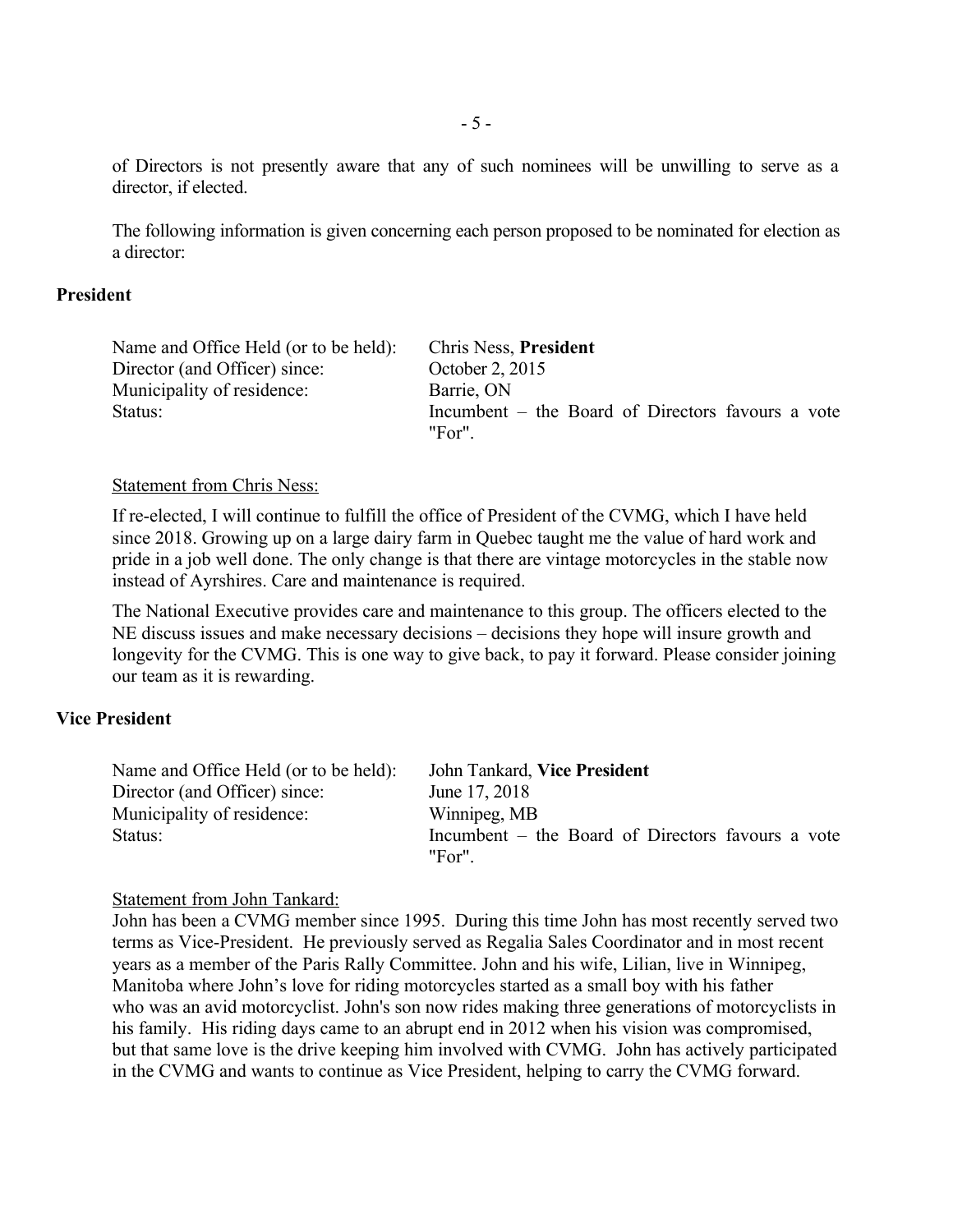### **Membership Secretary**

| Name and Office Held (or to be held): | <b>Janet Ness, Membership Secretary</b>           |
|---------------------------------------|---------------------------------------------------|
| Director (and Officer) since:         | October 3, 2020                                   |
| Municipality of residence:            | Barrie, ON                                        |
| Status:                               | Incumbent – the Board of Directors favours a vote |
|                                       | "For"                                             |

#### Statement from Janet Ness:

Janet has been a member of the CVMG for more than twenty years now. This will be her second term as Membership Secretary. She learned to ride a motorcycle in 2005 and loves her Yamaha ttr 125. Piloting a motorcycle on today's busy roads is not her desire; she happily leaves that task to her husband Chris who has been riding since 1968. Her favourite bike for a short hop is the 1981 Suzuki GS1100 - longer distances will find them aboard a 1986 GL1200 Aspencade. Janet retired from full time teaching in 2005. Since then she has engaged her artistic side by painting in acrylics and watercolours. This has led to her leading Zoom workshops for her far away friends. She is the resident vocalist with The Baytowne Big Band. Janet loves directing Broadway musicals for local community theater and appearing on stage from time to time.

In 2011 Janet volunteered to help the Paris Rally Committee. Her PRC work involves contacting, organizing and assigning the many volunteers needed to make the rally run smoothly each year. She enjoys being in touch with members in this way as well as through her position as Membership Secretary.

### **Director (with no specified office)**

| Name and Office Held (or to be held):                                  | <b>Brock Hansler, Director</b>            |
|------------------------------------------------------------------------|-------------------------------------------|
| Director (and Officer) since:<br>Municipality of residence:<br>Status: | October 3, 2020<br>Maple, ON<br>Incumbent |
|                                                                        |                                           |

### Statement from Brock Hansler

Brock Hansler has been around since 1951, confirming his place in the "vintage community". He began riding at the age of 15 and has been collecting and riding motorcycles ever since. His favourite cycles are the Bultaco Metralla Mk2, BSA Rocket III and BMW RT 1100. Throughout his career he has been employed in printing, the courts, ordnance manufacture, a trade (elevator service), custom painting, service management and software design. Today his hobbies are photography, cabinetry, and of course, motorcycle touring and restoration.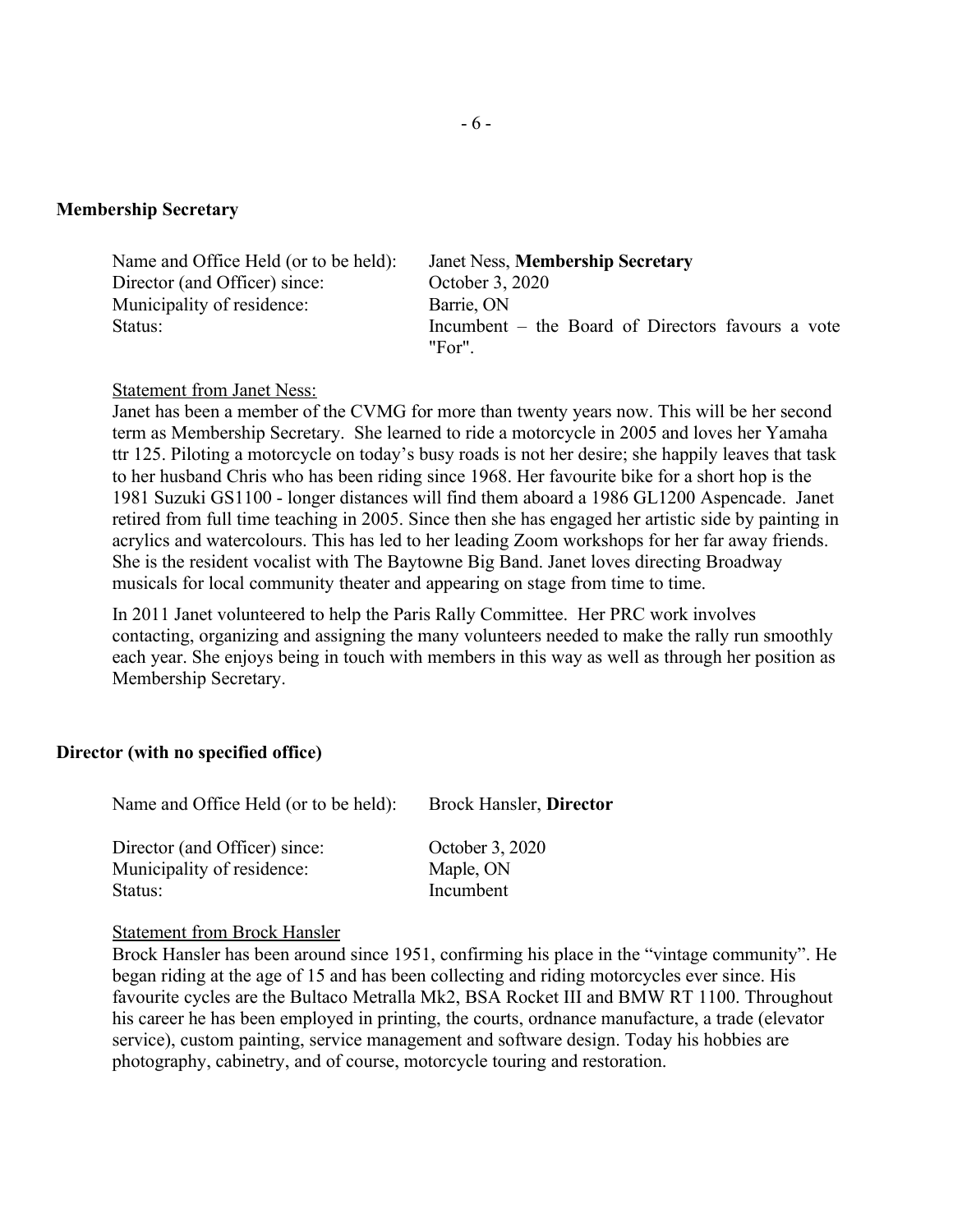Brock has been a CVMG member since the late 1990's and currently holds the office of Vice-President, GPR section. He was instrumental in that section joining forces with the Ontario Historical Society and continues as liaison. Recently Brock volunteered to lead the committee reviewing and suggesting revisions to the Policy, Organization and Rules. As well, he has put time and efforts into the support of motorcycle education programs across Canada, another NE initiative.

In the past Brock raced with the VRRA for 10 years and will be returning to racing this year. Educating the public about the CVMG at various Toronto area motorcycle shows has always been one of his passions. Three of Brock's restorations have won awards at Ontario Concours events: 1970 Triumph Bonneville, 1974 H1 Kawasaki, 1972 Norton Commando. He contributes to the CVMG newsletter occasionally.

Brock hopes to continue promoting the CVMG through his position of Director.

## **COMPENSATION OF DIRECTORS AND OFFICERS**

In accordance with the requirements of the Canada Not-for profit Corporations Act, the directors are not paid for the duties of their position beyond reimbursement of expenses.

## **APPOINTMENT OF PUBLIC ACCOUNTANT**

The Board of Directors of the CVMG proposes to nominate Nuss Jomha, CPA and Certified Internal Auditor, 1420 Breckenridge Drive, Edmonton, AB T5T 6R6, as public accountant of the CVMG to hold office until the next annual meeting of members. Under the Canada Not-for-profit Corporations Act, the CVMG is required to appoint a public accountant each year.

Under the statute, the public accountant is required to produce a "Review Engagement Report" for the CVMG, unless a full audit is required by the members. For the 2022 fiscal year, a Review Engagement Report will be prepared. This is in accordance with the decision of the Board of Directors to move to a three-year cycle of two Review Engagement Reports, followed by an Internal Audit Report. The 2023 fiscal year will likewise have a Review Engagement Report. The 2024 fiscal year will have an Internal Audit Report. The memberships represented by proxies solicited by and on behalf of the Board of Directors of the CVMG will be voted in favour of the appointment of Nuss Jomha as public accountant of the CVMG.

## **APPROVAL OF BUDGET, ANNUAL FEES AND EXECUTIVE EXPENSE**

Section 13(a) and 16(a) of CVMG Policy, Organization and Rules ("PO&R") requires the approval, by a simple majority of members voting at the meeting, of the budget for the 2021 membership year (calendar 2021). This will be available at the website cvmg.ca starting May 15, 2021. It will also be published in the June 2021 edition of the newsletter.

The PO&R document is available on the website or by contacting the Correspondence Secretary at secretary@CVMG.ca or phone.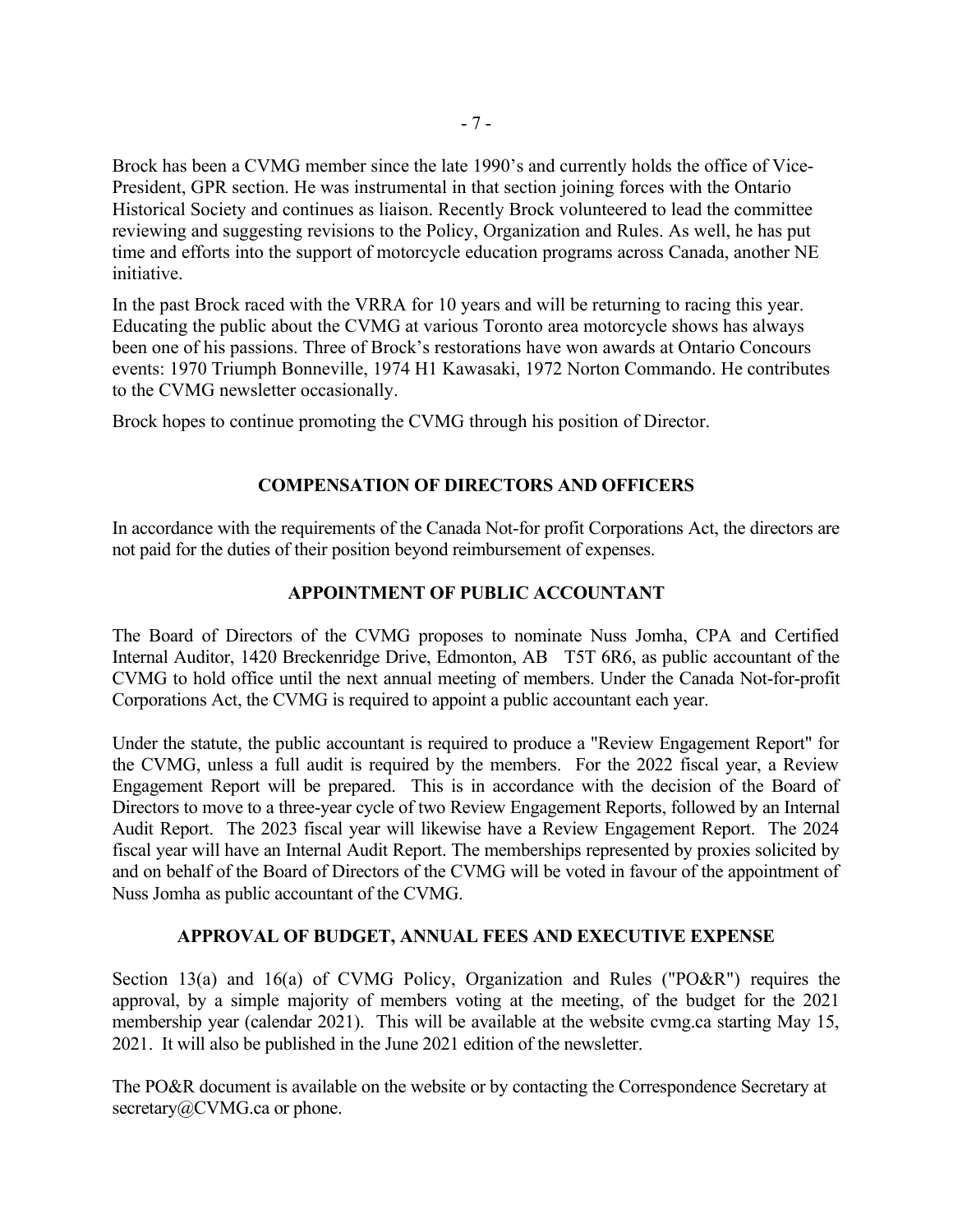You are also being asked to approve, as part of the budget, setting the annual fees for Full Members at \$40.00, and for Associate Members at \$5.00, with a postage supplement of \$12.00 for a hard copy of the newsletter, \$24 if mailed to an address outside of Canada. These rates remain unchanged from the past membership year. This approval of rates is required by section 13(a) of the PO&R.

You are also being asked to approve, as part of the budget, the mileage rate at \$0.35\* per km., and the maximum reimbursement for National Executive travel at \$4,000\* [which has not changed from the prior year]. The PO&R sets out who is entitled to reimbursement of mileage and other travel expenses. The National Executive is made up of the Board of Directors, plus appointed and *ex officio* advisory members. This approval of expense amounts is required by section 17(e) of the PO&R.

The memberships represented by proxies solicited by and on behalf of the Board of Directors of the CVMG will be voted in favour of the approval of the budget.

### **APPROVAL OF CMA MEMBERSHIP**

The Board of Directors recommends that the CVMG maintain its membership in the Canadian Motorcycle Association. Under section 25(b) of the Policy, Organization and Rules, all relationships with other motorcycling associations must be approved at each Annual Members' Meeting. The memberships represented by proxies solicited by and on behalf of the Board of Directors of the CVMG will be voted in favour of the approval of the application for membership in the Canadian Motorcycle Association.

### **BY-LAW AMENDMENT**

The Board of Directors has decided that the CVMG will benefit from a system of advance voting by ballot, instead of the current proxy system. The President has previously sent out a letter describing why this change is being made.

Essentially, it is a simpler system, which allows direct voting by all members. Historically, you could only vote at a meeting if you were absent by sending another person as your proxy holder. They stood in your shoes and could do anything you could do. Under securities laws, there have been a lot of changes to try to make sure anyone signing a proxy form knows exactly what they are doing, which got a bit complicated. The new legislation (the Canada Not-for-profit Corporations Act) now allows members to be given an advance ballot which they can submit directly. It simplifies the counting of ballots, and it means you do not have to appoint anyone as proxy in order to vote.

If members wish to solicit other members to vote on particular issues, this can still be done.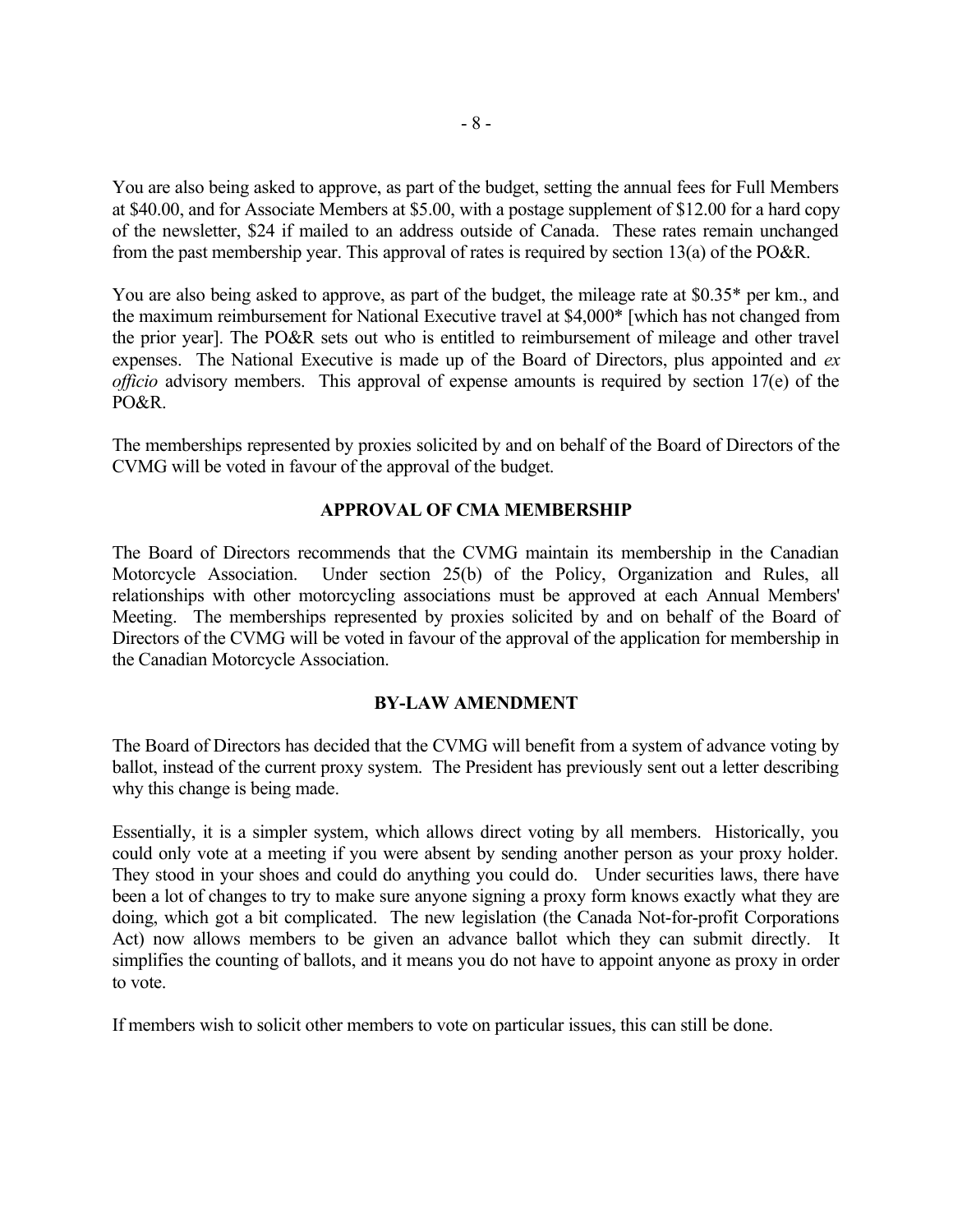By-law 2022-01 was passed by the Board on March 13, 2022. A copy is attached as Schedule A to this Information Circular. This By-law also includes some numbering corrections to the existing by-law.

In order to take effect, By-law 2022-01 must be approved by a special resolution at the Members' Meeting (a 2/3 majority of all votes cast). Any further amendments to this section (absentee voting) of the General By-law would likewise need such a special majority.

The memberships represented by proxies solicited by and on behalf of the Board of Directors of the CVMG will be voted in favour of the approval of By-law 2022-1, either with or without variation, unless the Member instructed otherwise.

# **CERTIFICATE**

The Board of Directors of the CVMG knows of no matters to come before the Annual Meeting of Members other than the matters referred to in the notice of the Annual Meeting of Members.

The contents of this Information Circular and its distribution have been approved by the Board of Directors of the CVMG.

DATED April 9, 2022

By Order of the Board

Chris Ness President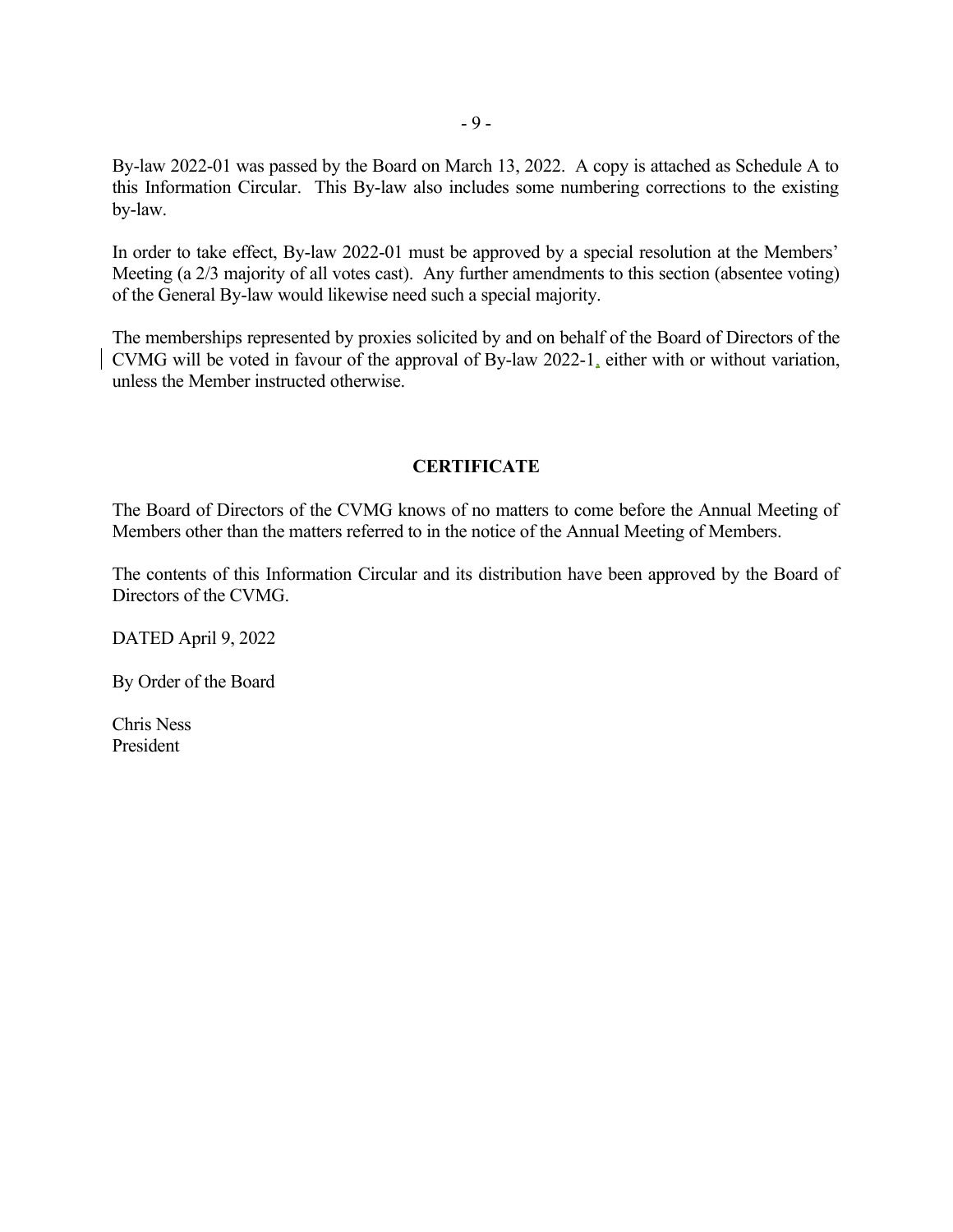Schedule A – By-law 2022-1

**By-law Number 2022-1, being a by-law amending the General By-law 1015-1, as previously amended, to change the method of advance voting at meetings of members from proxy to advance ballot.**

# **Background**

The Directors have determined that the advance ballot system of voting permitted under the Canada Not-for-profit Corporations Act would be a simpler and more effective method of absentee voting than the current proxy system. This is the purpose of section 1 of this By-law.

The Directors have also decided that, as a matter of good housekeeping, the numbering system of the General By-law requires adjustment to make all numbering sequential. This is the purpose of section 2 of this By-law.

Now therefore be it resolved that:

1. Subsection 2.05 of SECTION 2 - MEMBERSHIP, entitled "Proxy Voting at Members' Meetings" is hereby deleted, and the following inserted in its place:

**2.05 Advance Ballot by Mail or Electronic Means at Members' Meetings** Pursuant to section 171(1) (Absentee Voting) of the Act, a member entitled to vote at a meeting of members may vote by mailed-in ballot or by means of a telephonic, electronic or other communication facility if the Corporation has a system that:

- a. enables the votes to be gathered in a manner that permits their subsequent verification, and
- b. permits the tallied votes to be presented to the Corporation without it being possible for the Corporation to identify how each member voted.

Pursuant to subsection 197(1) (Fundamental Change) of the Act, a special resolution of the members is required to make any amendment to the by-laws of the Corporation to change this method of voting by members not in attendance at a meeting of members.

2. The numbering of sections in the general by-law is hereby amended to make all section numbers sequential.

| Old  | <b>New</b> | Old  | <b>New</b>        | Old  | <b>New</b> |
|------|------------|------|-------------------|------|------------|
| 1.05 | 1.04       | 4.03 | <b>01</b><br>4.UT | 4.08 | 4.06       |